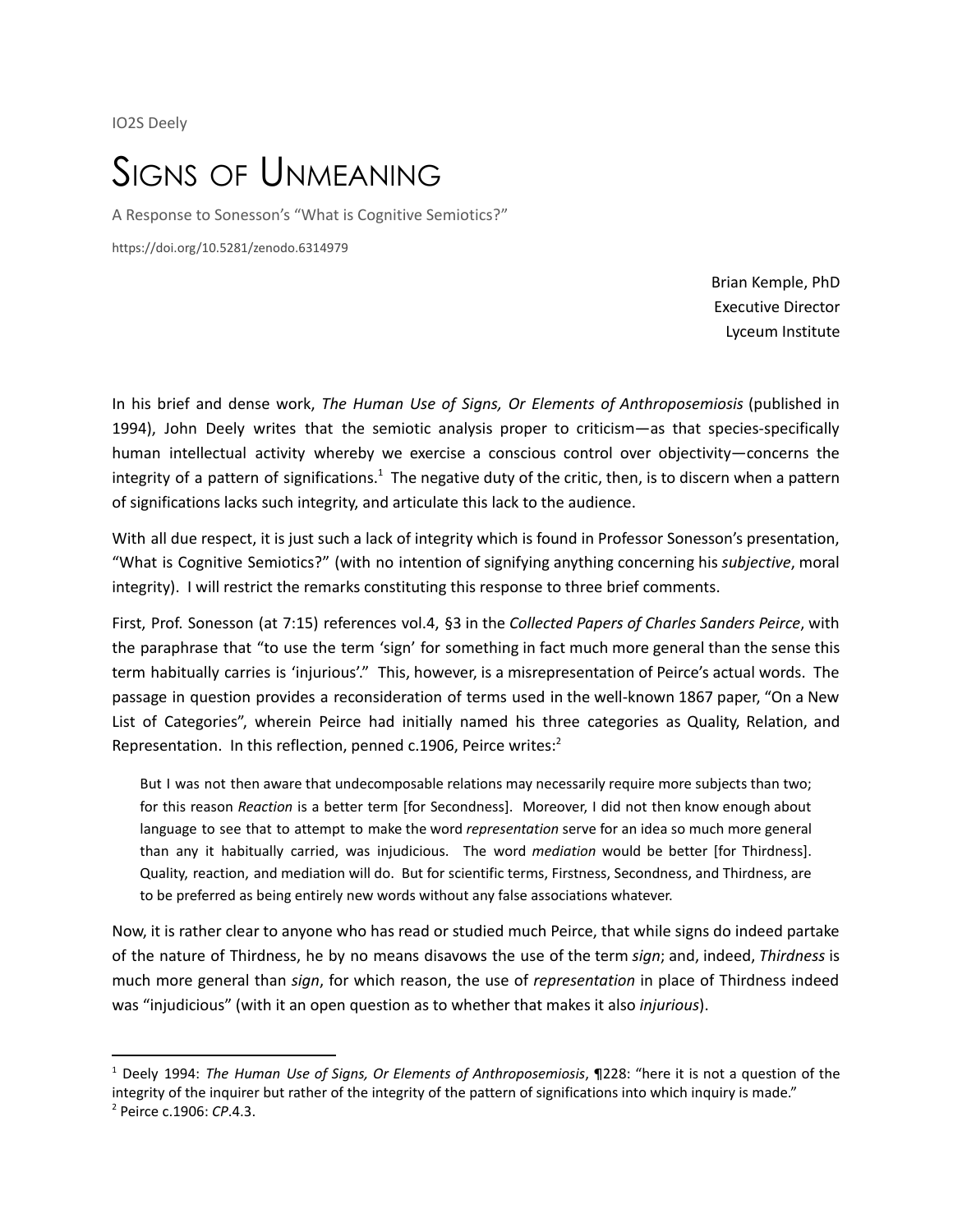This misstep in scholarship would not be so problematic did Sonesson not rely upon the implicated diminution of the sign's importance for his claims concerning phenomenology and meaning, to which I will turn in my third comment.

But, before that, my second comment, which concerns the history of semiotics. Throughout his presentation, Sonesson posits semiotics as a "tradition of research"—presumably, of research into signs. This tradition is divided into two "circles"—as occurring before semiotics began its emergence as an explicit discipline: the first circle comprising those thinkers from antiquity through the late Iberian scholastics, and the second, of those Enlightenment authors (broadly construed), from Descartes to Wilhelm Humboldt—which two circles are succeeded by the traditions instituted by Saussure and Peirce. What I would challenge, here, is the posit that the Enlightenment constitutes a genuine contribution to a *doctrina signorum* in any way systematic or essentially (rather than merely incidentally) fruitful. For, certainly, we have Locke's *Essay Concerning Humane Understanding* to thank for the term "semiotics" as we now use it.<sup>3</sup> But others, such as Condillac—however much they may have written on "signs"—were nevertheless unquestioningly committed to the implicit idealism and nominalism which pervaded the modern era. As Condillac writes, "Whether we raise ourselves, to speak metaphorically, into the heavens or descend into the abyss, we do not go beyond ourselves; and we never perceive anything but our own thought."<sup>4</sup> While there may be, in the works of such writers, many contributions that benefit semiotics, they do so *in spite* of their principles, and not because of them.

To put this otherwise: the mere fact that these men wrote about signs by no means makes them cognizant of the sign's true nature. That they and their works, as an "Enlightenment tradition of sign studies", lead to Saussure, as Sonesson claims (at 13:42), only reinforces the claim that they depart from the properly proto-semiological tradition stretching from Augustine to Poinsot—that modernity constitutes a tradition that, on the whole, accepts and struggles with a posited chasm between mind and world. But every effort to bridge the chasm of mind and world from the side of nominalism only widens the gap. To retrieve a scholastic realism—as did Peirce—is "postmodern", therefore, in that it moves us beyond this deviant, deficient "Enlightenment tradition".

Third—and here my comment is very brief indeed, given the matter—the attempts which have been made not only by Prof. Sonesson but some others over the recent years to draw a fruitful connection between semiotics and Husserlian phenomenology is mistaken. Peirce himself regarded Husserl as irredeemably psychologistic, despite the lengthy prolegomena refuting psychologism in the *Logische Untersuchungen*. As he writes: 5

<sup>3</sup> The history of which term Deely most thoroughly explicates in 2005: *Why Semiotics?*

<sup>4</sup> 1746: *Essay on the Origin of Human Knowledge*, 11. Other thinkers within this tradition, particularly those on the empiricst side of things, may be subtler than Condillac—such as Herder—and yet their tacit commitment to idealism and nominalism can be noticed if one has the eyes to see (e.g., in Herder's 1772: *Treatise on the Origin of Language*, 106-07, where the impressions of sense are as subjectivized as they are in Locke or any other empiricist).

<sup>5</sup> Peirce c.1906: *CP*.4.7 – note this passage comes only a few paragraphs after the passage Sonesson earlier misrepresented.